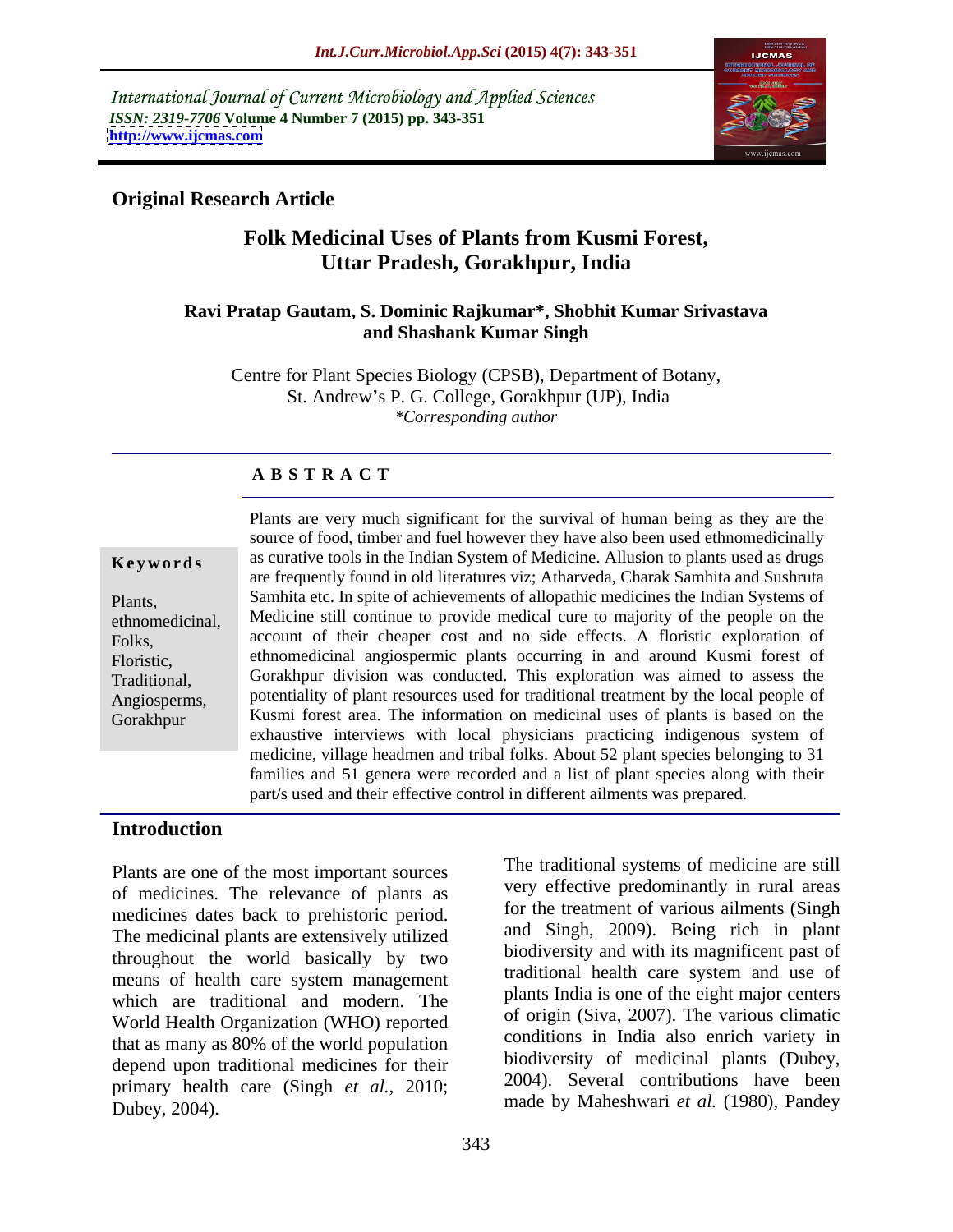and Verma (2002), Nigam and Kumar permanent vegetation, while herbaceous (2005) and Prasant *et al.* (2010) to the plants mostly appearing during rainy season, knowledge of medicinal plants including medicinal values of weeds. Apart from medicinal properties of angiosperms there are several pteridophytes which are also **Materials and Methods** used ethnomedicinally in Eastern Uttar<br>Pradesh (Rajkumar et al., 2012).

Uttar Pradesh is fourth largest state of India names in alphabetical order followed by (Fig: 1) which lies between 23º 52 - 30º 25 Botanical name, local name, part used and N latitude and  $77^{\circ}$  3' - 84  $^{\circ}$  39' E longitudes. The district Gorakhpur is situated between collected from different localities of Kusmi  $26^{\circ}$  5' -  $27^{\circ}$  29' N latitude and  $84^{\circ}$  4' -  $84^{\circ}$  Forest for present study. The plants were 26 E longitude. Due to change in the course properly processed, poisoned, preserved of river Ghaghra and Rapti there has been a with number and herbarium was deposited continuous change in its area. The district in the Department of Botany, St. Andrew's has almost uniform height of 94-96 m above College, Gorakhpur for future reference. sea level. The plain stops gently first to the Observations were made regarding south and then to the east indicating the general mode of drainage. A remarkable feature of its land scale is the total absence of marked topography. The forests of Gorakhpur division mainly comprises of The data was collected and presented in a must have formed a part of the great Sub vernacular name, family, habit, plant part Himalayan belt of Sal and miscellaneous for it which extended almost throughout the Sub Montane of the district without much **Result and Discussion** interruption at present. These are found in completely isolated patches. Among About 52 plant species distributed in 51 themselves the forest patches are of varying size. Almost all these forests are surrounded collected and documented for by cultivation, except those which are well ethnomedicinal study. The most frequent connected to the reserved forests and the families are Amaranthaceae (7 species), forests in the extreme north. The Euphorbiaceae (4 species), Asteraceae (3 headquarters of the forest division is at species), Malvaceae (3 species), Fabaceae (2 Gorakhpur and the forest nearest to the species), Liliaceae (2 species), Gorakhpur Township (i.e. within 10 km Nyctaginiaceae (2 species), Apocynaceae(2 radius), are Ramgarh Forest and Tilkonia species), Poaceae (2 species), Moraceae (2 forest. The most distant forest area is over species), Lamiaceae (2 species), and 100 km away by road in the north. These forests are easily assembled by road. The vegetation of Kusmi forest consists of herbs, Rests of the families (Acanthaceae, shrubs, trees and climbers. Trees, shrubs and Mimosaceae, Papaveraceae, Meliaceae, climbers occur throughout the year and form Scrophulariaceae. Caesalpiniaceae. climbers occur throughout the year and form Scrophulariaceae, Caesalpiniaceae,

decreasing during winter and finally become depleted in peak summer.

### **Materials and Methods**

Pradesh (Rajkumar *et al.,* 2012). The work was done on the basis of ethnobotanical inventory consisting families ethnomedicinal uses. Plant species were Observations were made regarding medicinal properties of these plants.

# **Data Collection**

Sal' trees. Geographically these forests tabular form consisting botanical name, used and medicinal uses.

# **Result and Discussion**

genera belonging to 31 families were collected and documented for species), Liliaceae (2 species), Solanaceae (2 species).

Rests of the families (Acanthaceae, Mimosaceae, Papaveraceae, Meliaceae, Scrophulariaceae,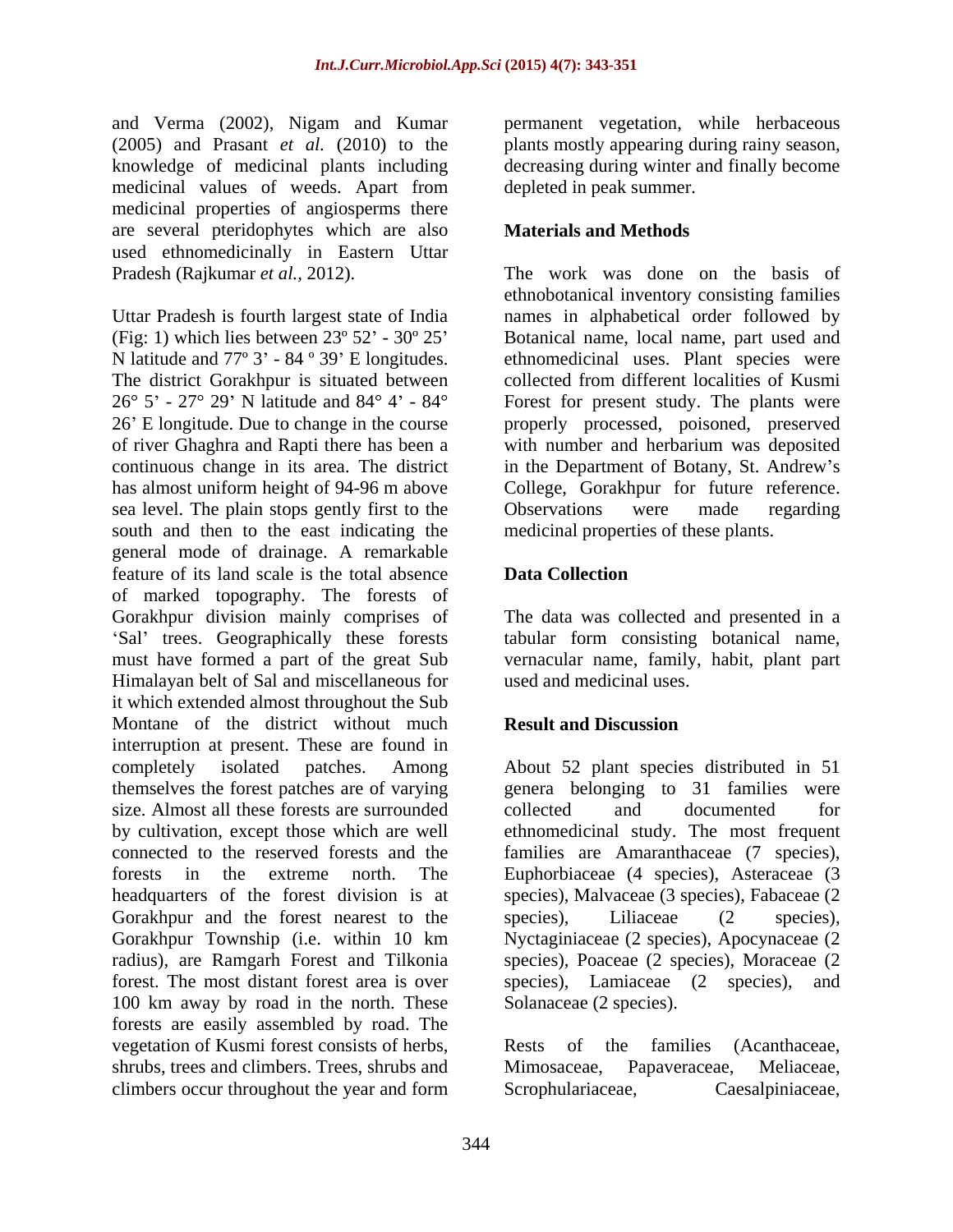Bombaceae, Cannabinaceae, Capparidaceae, stone, malaria, asthama, diarrhoea, jaundice, Commelinaceae, Zingiberaceae, Myrtaceae, pain, typhoid, cancer, skin diseases and piles Tiliaceae, Sapotaceae, Musaceae, etc. (Fig. 2). These plants are also used by Oxalidaceae, Plumbaginaceae, Brassicaceae vaidyas for different formulation. Even and Cyperaceae) are represented with single though these plants need to be conserved, plant species. These plants are widely used the whole forest is getting depleted due to by localities to cure various ailments like increased anthropogenic activities and weakness, dysentery, cold and cough, headache, cuts and wounds, fever, kidney

increased anthropogenic activities excessive urbanization.

| S.No. | <b>Botanical Name</b>         | Vernacular    | Family               | Habit      | Part/s      | <b>Medicinal Uses</b>                     |
|-------|-------------------------------|---------------|----------------------|------------|-------------|-------------------------------------------|
|       |                               | <b>Name</b>   |                      |            | <b>Used</b> |                                           |
|       | 1. Abutilon indicum $(L)$     | Kanghi        | Malvaceae            | Shrub      |             | Leaf, Root Extract of fresh               |
|       |                               |               |                      |            |             | leaves mixed with a                       |
|       |                               |               |                      |            |             | tea spoon honey is                        |
|       |                               |               |                      |            |             | taken in Dysentery.                       |
|       |                               |               |                      |            |             | Fresh roots crushed                       |
|       |                               |               |                      |            |             | and taken with milk                       |
|       |                               |               |                      |            |             | for few weeks in                          |
|       |                               |               |                      |            |             | Weakness.                                 |
|       | 2. Acyranthes aspera Linn.    | Chirchita     | Amaranthaceae Shrub  |            | Root        | Paste is applied                          |
|       |                               |               |                      |            |             | externally at the<br>point of scorpion    |
|       |                               |               |                      |            |             | sting thrice a day.                       |
|       | 3. Adhatoda vasica Nees.      | Adusa         | Acanthaceae          | Shrub Leaf |             | Decoction of fresh                        |
|       |                               |               |                      |            |             | leaves is taken in                        |
|       |                               |               |                      |            |             |                                           |
|       | 4. Aerva lanata (Linn.) Juss. | Gedua ki chal | Amaranthaceae   Herb |            | Root        | cough.<br>Paste is rubbed on              |
|       |                               |               |                      |            |             | the forehead in                           |
|       |                               |               |                      |            |             | headache for $3-4$                        |
|       |                               |               |                      |            |             | times a day.                              |
|       | 5. Ageratum conyzoides L.     | Bhangra       | Asteraceae           | Herb       | Leaf        | Crushed fresh leaves                      |
|       |                               |               |                      |            |             | applied<br>are                            |
|       |                               |               |                      |            |             | externally on sores                       |
|       |                               |               |                      |            |             | and cuts fro few                          |
|       |                               |               |                      |            |             | days.<br>Dilute root paste                |
|       | 6. Albizzia lebbeck Benth.    | Siris         | Mimosaceae           | Shrub Root |             |                                           |
|       |                               |               |                      |            |             | take orally and                           |
|       |                               |               |                      |            |             | repeatedly till the<br>patient regains    |
|       |                               |               |                      |            |             | regains<br>consciousness<br>$\mathbf{in}$ |
|       |                               |               |                      |            |             | case of snake bite.                       |
|       |                               |               |                      |            |             | Paste is also applied                     |
|       |                               |               |                      |            |             | on the bite point.                        |
|       | 7. Alternanthera sessilis L.  | Gurra Bhaji   | Amaranthaceae Herb   |            |             | Whole plant Whole plant is                |
|       |                               |               |                      |            |             | crushed and mixed                         |
|       |                               |               |                      |            |             | with one teaspoon                         |
|       |                               |               |                      |            |             | phoney taken twice                        |
|       |                               |               |                      |            |             | for $5 \text{ days} \text{ in}$           |

**Table.1** List of plant species with botanical name and ethnomedicinal uses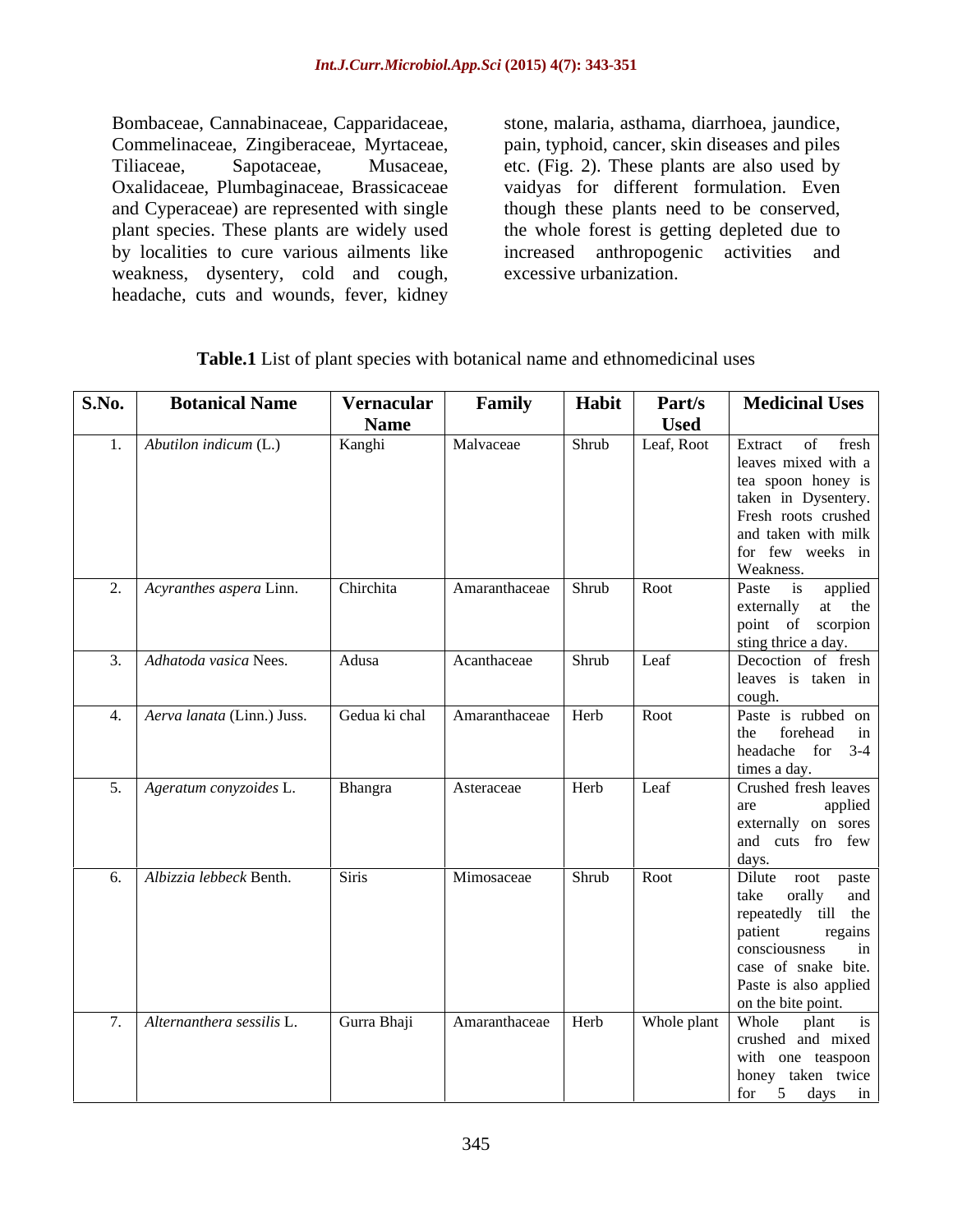|                                     |                       |                           |            |      | diarrhea. Paste of                                                                            |
|-------------------------------------|-----------------------|---------------------------|------------|------|-----------------------------------------------------------------------------------------------|
|                                     |                       |                           |            |      | whole plant is used                                                                           |
|                                     |                       |                           |            | Root | in skin diseases.                                                                             |
| 8. Amaranthus spinosus L.           | Chaulai               | Amaranthaceae Herb        |            |      | Grounded fresh roots<br>can be applied on the                                                 |
|                                     |                       |                           |            |      | snake bite area.                                                                              |
| 9. Amaranthus viridis L.            | Chaulai               | Amaranthaceae Herb        |            | Leaf | Fresh leaves are                                                                              |
|                                     |                       |                           |            |      | cooked and taken in                                                                           |
|                                     |                       |                           |            |      | piles.                                                                                        |
| 10. Argemone maxicana Linn.         | Peelikateli           | Papaveraceae              | Herb       | Root | Used for expelling                                                                            |
|                                     |                       |                           |            |      | tapeworm.                                                                                     |
|                                     | Satawar               | Liliaceae                 | Under Root |      | Root powder with                                                                              |
| 11. Asparagus racemosus<br>Willd.   |                       |                           | Shrub      |      | cold water is given                                                                           |
|                                     |                       |                           |            |      | for biliousness, used                                                                         |
|                                     |                       |                           |            |      | as tonic.                                                                                     |
| 12. Azadirachta indica Juss.        | Neem                  | Meliaceae                 | Tree       |      | Leaf, Bark Used as                                                                            |
|                                     |                       |                           |            |      | Anthelmintic,                                                                                 |
|                                     |                       |                           |            |      | cosmetics,                                                                                    |
|                                     |                       |                           |            |      | antifungal,                                                                                   |
|                                     |                       |                           |            |      | antibacterial,                                                                                |
|                                     |                       |                           |            |      | antiviral, antiseptic.                                                                        |
| 13. Bacopa monnieri (L.)<br>Wettst. | Bramhi                | Scrophulariaceae   Herb   |            |      | Whole Plant Whole plant dried                                                                 |
|                                     |                       |                           |            |      | and made powder,                                                                              |
|                                     |                       |                           |            |      | one teaspoon full                                                                             |
|                                     |                       |                           |            |      | powder mixed with                                                                             |
|                                     |                       |                           |            |      | cow milk and taken                                                                            |
|                                     |                       |                           |            |      | orally twice a day                                                                            |
|                                     |                       |                           |            |      | for few days in<br>Nervous disorders.                                                         |
|                                     |                       |                           |            |      | Decoction of whole                                                                            |
|                                     |                       |                           |            |      | plant is taken daily                                                                          |
|                                     |                       |                           |            |      | in fever.                                                                                     |
| 14. Bauhinia variegata Linn.        | Kachnar               | Caesalpiniaceae Tree Root |            |      | Decoction is used for                                                                         |
|                                     |                       |                           |            |      | reducing corpulence.                                                                          |
| 15. Butea monosperma Roxb.          | Palash, Dhak Fabaceae |                           |            |      | Tree Bark, Leaf Decoction of stem                                                             |
|                                     |                       |                           |            |      |                                                                                               |
|                                     |                       |                           |            |      | bark applied to<br>children for inducing                                                      |
|                                     |                       |                           |            |      | sleep, stem bark                                                                              |
|                                     |                       |                           |            |      |                                                                                               |
|                                     |                       |                           |            |      | used juice used as<br>antiseptic. Leaf paste<br>used in piles. Flower<br>used as diuretic and |
|                                     |                       |                           |            |      |                                                                                               |
|                                     |                       |                           |            |      |                                                                                               |
|                                     |                       |                           |            |      | Whole plant astringent.                                                                       |
| 16. Boerhaavia diffusa L.           | Punarnava             | Nyctaginaceae Herb        |            |      |                                                                                               |
|                                     |                       |                           |            |      | plant is used twice                                                                           |
|                                     |                       |                           |            |      | daily for one month                                                                           |
|                                     |                       |                           |            |      | for kidney stone.                                                                             |
|                                     |                       |                           |            |      | Fresh leaves are                                                                              |
|                                     |                       |                           |            |      | taken directly before<br>sunrise for few days                                                 |
|                                     |                       |                           |            |      | in piles.                                                                                     |
|                                     |                       |                           |            |      |                                                                                               |
| 17. Bombax ceiba Linn.              | Samel                 | Bombaceae                 | Tree       | Root |                                                                                               |
|                                     |                       |                           |            |      | Root powder with<br>milk is given in the                                                      |
|                                     |                       |                           |            |      | morning for the                                                                               |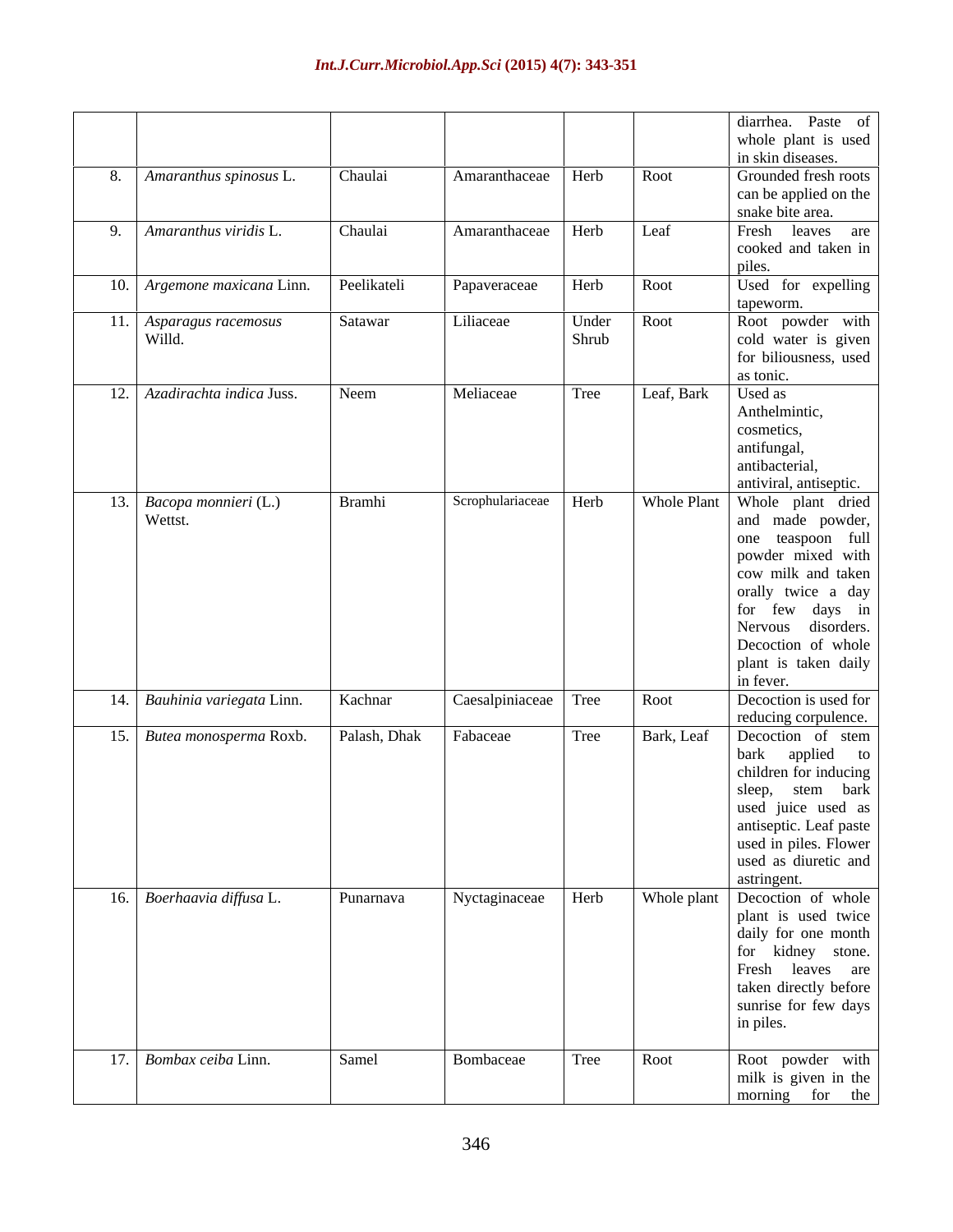|                                        |           |                                    |       |             | treatment of sexual              |
|----------------------------------------|-----------|------------------------------------|-------|-------------|----------------------------------|
|                                        |           |                                    |       |             | weakness.                        |
| $\boxed{18.}$ Catheranthus roseus (L.) | Sadabahar | Apocynaceae                        | Herb  | Leaf, Root  | Used as anti                     |
|                                        |           |                                    |       |             | cancerous, decoction             |
|                                        |           |                                    |       |             | of leaves used in                |
|                                        |           |                                    |       |             | malaria.                         |
| 19. Cannabis sativa Linn.              | Bhang     | Cannabinaceae                      | Shrub | Leaf, Fruit | Used in asthma,                  |
|                                        |           |                                    |       |             | cancer, cystitis,                |
|                                        |           |                                    |       |             | diarrhoea, dysentery,            |
|                                        |           |                                    |       |             | diuretic, epilepsy               |
|                                        |           |                                    |       |             | and fever.                       |
| $\boxed{20}$ . Celosia argentea L.     | Murdha    | Amaranthaceae                      | Herb  | Leaf        | Fresh<br>leaves are              |
|                                        |           |                                    |       |             | crushed<br>and taken             |
|                                        |           |                                    |       |             | blood<br>for                     |
|                                        |           |                                    |       |             | purification.                    |
| 21. Cleome viscosa L.                  | Hurhur    | Capparaceae                        | Herb  | Leaf        | Boiled leaves are                |
|                                        |           |                                    |       |             | mixed with ghee,                 |
|                                        |           |                                    |       |             | cooled and applied               |
|                                        |           |                                    |       |             | to the affected parts            |
|                                        |           |                                    |       |             | for cuts and wounds.             |
|                                        |           |                                    |       |             | Leaf paste is applied            |
|                                        |           |                                    |       |             | to reduce swellings.             |
| 22. Commelina bengalensis L.           | Kankaua   | $\sqrt{\frac{1}{2}}$ Commelinaceae | Herb  | Seed        | Decoction of seeds is            |
|                                        |           |                                    |       |             | taken in dysentery.              |
| 23. Curcuma domestica Val.             | Haldi     | Zingiberaceae                      | Herb  | Rhizome     | Milk boiled with                 |
|                                        |           |                                    |       |             | turmeric and sugar is            |
|                                        |           |                                    |       |             | given for cold.                  |
| 24. Cynodon dactylon (Linn.)           | Doob ghas | Poaceae                            | Herb  | Whole Plant | Whole plant is                   |
|                                        |           |                                    |       |             | crushed and juice is             |
|                                        |           |                                    |       |             | taken for dysentery.             |
| 25. Cyperus rotundus L.                | Motha     | Cyperaceae                         | Herb  | Rhizome     | Decoction                        |
|                                        |           |                                    |       |             | rhizome is given for             |
|                                        |           |                                    |       |             | the treatment of                 |
|                                        |           |                                    |       |             | malaria.                         |
| bipinnata Dhab<br>26. Desmostachya     |           | Poaceae                            | Herb  | Root        | Infusion of root is              |
| Stapf.                                 |           |                                    |       |             | given jaundice and               |
|                                        |           |                                    |       |             | urinary trouble.                 |
| 27. Desmodium triflorum (L.)           | Tinpatia  | Fabaceae                           | Herb  | Leaf        | Fresh leaves juice is            |
|                                        |           |                                    |       |             | mixed with doubled               |
|                                        |           |                                    |       |             | quantity of water and            |
|                                        |           |                                    |       |             | taken twice daily for            |
|                                        |           |                                    |       |             | few days.                        |
| 28. Emblica officinalis (L.)           | Amla      | Euphorbiaceae                      | Tree  | Leaf, fruit | Mostly used in                   |
|                                        |           |                                    |       |             | asthma, boils,                   |
|                                        |           |                                    |       |             | chicken pox,                     |
|                                        |           |                                    |       |             | headache, diabetes,              |
|                                        |           |                                    |       |             | dysentery,                       |
|                                        |           |                                    |       |             | dyspepsia, eruptions             |
|                                        |           |                                    |       |             | and hair care.                   |
| 29. Eucalyptus citriodora              | Eucayptus | Myrtaceae                          | Tree  | Leaf        | Used in back pain,               |
| Labill.                                |           |                                    |       |             | bronchitis, colds                |
|                                        |           |                                    |       |             | sores, cuts and                  |
|                                        |           |                                    |       |             | wounds.                          |
|                                        |           |                                    |       |             |                                  |
| 30. Euphorbia hirta L.                 | Dudhi     | Euphorbiaceae                      | Herb  |             | Whole plant Juice of whole plant |
|                                        |           |                                    |       |             | is taken orally for              |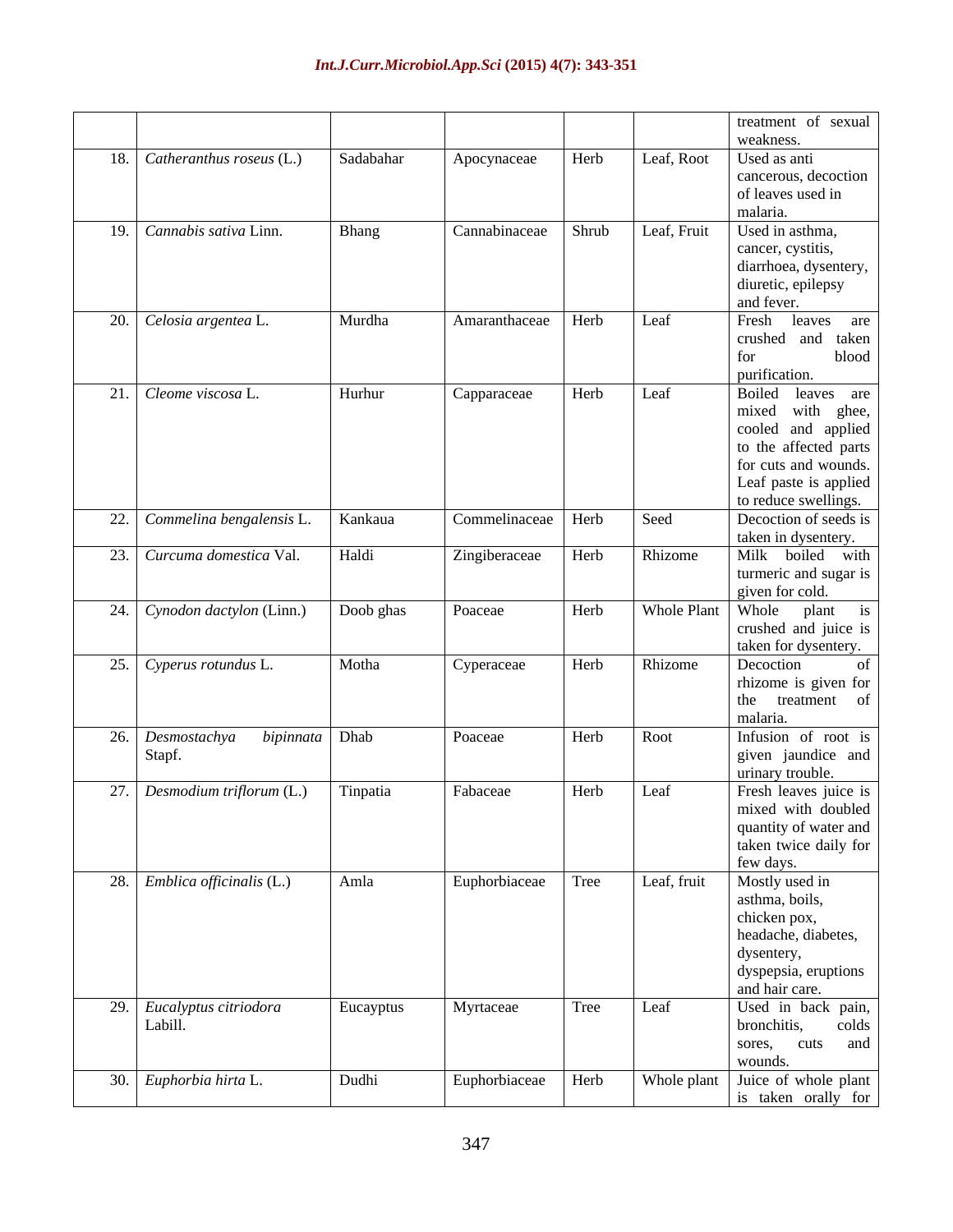|                                              |          |               |                     |             | intestinal<br>worms.                     |
|----------------------------------------------|----------|---------------|---------------------|-------------|------------------------------------------|
|                                              |          |               |                     |             | used in<br>Also                          |
|                                              |          |               |                     |             | dysentery.                               |
| 31. Ficus religosa Linn.                     | Pipal    | Moraceae      | Tree                | Root        | Adventitious roots                       |
|                                              |          |               |                     |             | mixed with sugar are                     |
|                                              |          |               |                     |             | given with fresh                         |
|                                              |          |               |                     |             | water in chicken                         |
|                                              |          |               |                     |             | pox.                                     |
| 32. Gloriosa superba Linn.                   | Kalihari | Liliaceae     | Shrub               | Root        | Decoction of root                        |
|                                              |          |               |                     |             | with sesame oil and                      |
|                                              |          |               |                     |             | filtered and applied                     |
|                                              |          |               |                     |             | twice a day and                          |
|                                              |          |               |                     |             | followed by massage                      |
|                                              |          |               |                     |             | on joints having pain                    |
|                                              |          |               |                     |             | for one month.                           |
| 33. Gompherena celosoides                    | Kassia   | Amaranthaceae | Herb                | Whole plant | It is used in                            |
| Mart.                                        |          |               |                     |             | urinogenital                             |
|                                              |          |               |                     |             | disorders. Decoction                     |
|                                              |          |               |                     |             | of fresh plant parts is                  |
|                                              |          |               |                     |             | taken for one week.                      |
| 34. Grewia asiatica Linn.                    | Phalsa   | Tiliaceae     | Tree                | Root        | Paste of root is                         |
|                                              |          |               |                     |             | applied on the back                      |
|                                              |          |               |                     |             | before going to bed                      |
|                                              |          |               |                     |             | in backache.                             |
| 35. Leucas aspera (Willd.)                   | Guma     | Lamiaceae     | Herb                | Leaf        | Decoction of leaves                      |
| Link.                                        |          |               |                     |             | is prepared and 15ml                     |
|                                              |          |               |                     |             | is taken for a week                      |
|                                              |          |               |                     |             | in fever.                                |
| 36. Launaea procumbens Roxb.   Jangali Gobhi |          | Asteraceae    | Herb                | Root        | Crushed root extract                     |
|                                              |          |               |                     |             | with honey is taken                      |
|                                              |          |               |                     |             | for three days in                        |
|                                              |          |               |                     |             | dysentery.                               |
| 37. Madhuca indica Gmel.                     | Mahua    | Sapotaceae    | Tree                | Root        | Paste of root is taken                   |
|                                              |          |               |                     |             | at bed time for three                    |
|                                              |          |               |                     |             | days continuously to                     |
|                                              |          |               |                     |             | intestinal<br>expel                      |
|                                              |          |               |                     |             | Mahua<br>worms,                          |
|                                              |          |               |                     |             | liquor is rubbed in                      |
|                                              |          |               |                     |             | joint pain.<br>Anthelmintic, used        |
| 38. Mallotus philippensis                    | Sindure  | Euphorbiaceae | Tree                | Fruits      |                                          |
| Muell.- Arg.                                 |          |               |                     |             | for destroying tape<br>worms, externally |
|                                              |          |               |                     |             |                                          |
|                                              |          |               |                     |             | applied for skin                         |
|                                              |          |               |                     |             | diseases.                                |
| 39. Mirabilis jalapa Linn.                   | Gulabans | Nyctaginaceae | Shrub               | Root        | Root paste is applied                    |
|                                              | Shahtoot |               |                     |             | over wounds.                             |
| 40. Morus alba Linn.                         |          | Moraceae      | Tree                | Root        | Tea of root is given<br>in diarrhoea.    |
|                                              |          |               |                     |             |                                          |
| 41. Musa paradisica Linn.                    | Kela     | Musaceae      | Annual Root<br>Herb |             | (Crocus<br>Saffron                       |
|                                              |          |               |                     |             | sativus)<br>stamens                      |
|                                              |          |               |                     |             | with banana root                         |
|                                              |          |               |                     |             | mixed and given                          |
|                                              |          |               |                     |             | once in the morning                      |
|                                              |          |               |                     |             | to treat typhoid.                        |
| 42. Nerium indicum Mill.                     | Kaner    | Apocynaceae   |                     | Tree Root   | Roots ground and                         |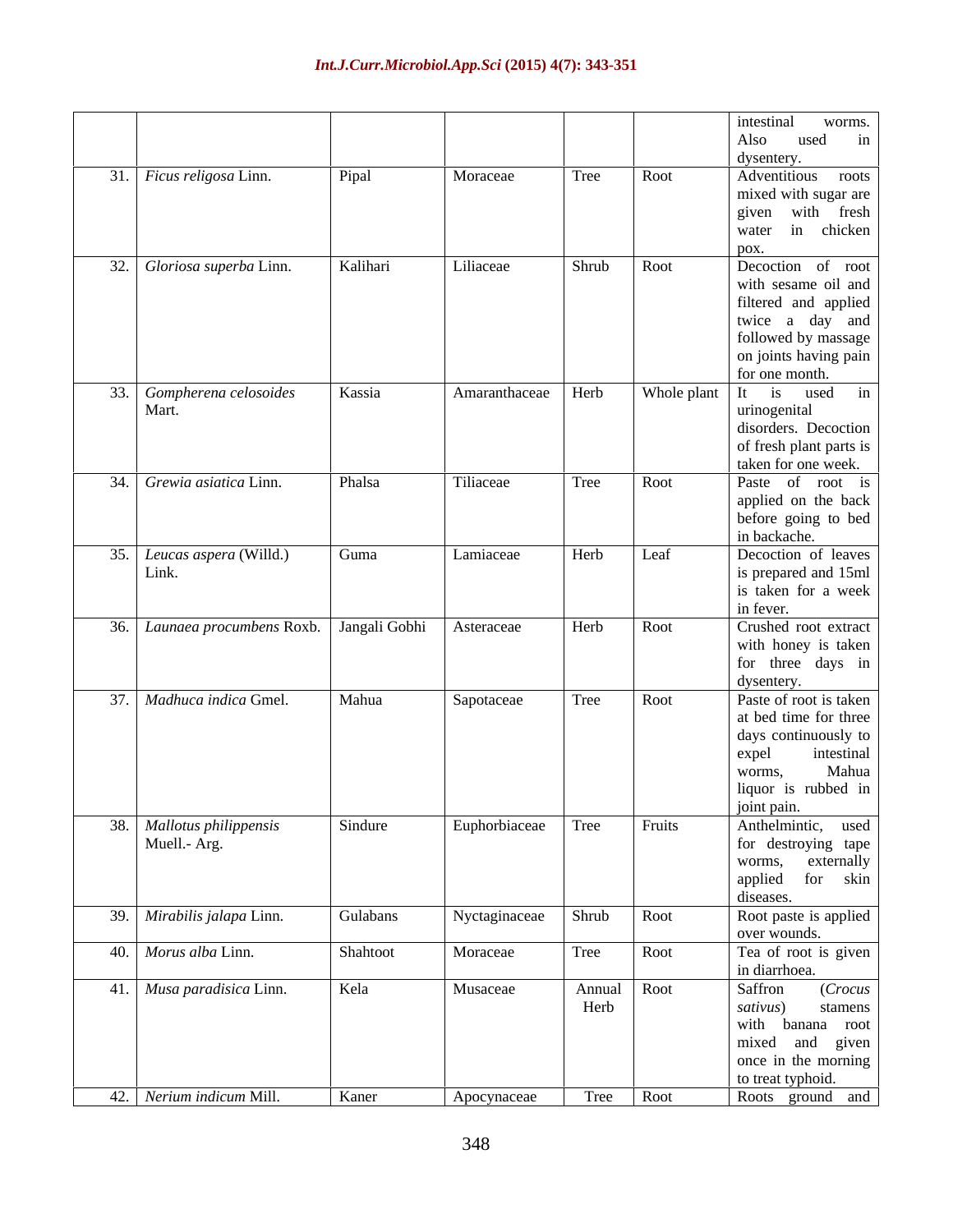|                              |              |                |      |             | fried in ghee applied  |
|------------------------------|--------------|----------------|------|-------------|------------------------|
|                              |              |                |      |             | on the ear to cure     |
|                              |              |                |      |             | inflammation.          |
| 43. Ocimum sanctum Linn.     | Tulsi        | Lamiaceae      | Herb | Root        | Decoction<br>in        |
|                              |              |                |      |             | malarial fever.        |
| 44. Oxalis corniculata L.    | Khatti Buti  | Oxalidaceae    | Herb | Leaf        | Whole plant is         |
|                              |              |                |      |             | crushed and mixed      |
|                              |              |                |      |             | with curd and taken    |
|                              |              |                |      |             | orally in dysentery.   |
| 45. Physalis minima L.       | Rasbhari,    | Solanaceae     | Herb | Fruit       | Fruits are cooked      |
|                              | Makoi        |                |      |             | and taken in stomach   |
|                              |              |                |      |             | ache.                  |
| 46. Phyllanthus niruri L.    | Bhumi Amla   | Euphorbiaceae  | Herb | Whole Plant | Juice of whole plant   |
|                              |              |                |      |             | is used in jaundice.   |
| 47. Plumbago zeylanica Linn. | Chitra       | Plumbaginaceae | Herb | Root        | Crushed roots are      |
|                              |              |                |      |             | boiled in mustard oil  |
|                              |              |                |      |             | and filtered and kept  |
|                              |              |                |      |             | in a bottle. 3-5 drops |
|                              |              |                |      |             | poured in the ear for  |
|                              |              |                |      |             | pain and bleeding.     |
| 48. Raphanus sativus Linn.   | Muli         | Brassicaceae   | Herb | Root        | Root juice is used in  |
|                              |              |                |      |             | urinary trouble as     |
|                              |              |                |      |             | syphilis.              |
| 49. Sida cordifolia Linn.    | Bariyara     | Malvaceae      | Herb | Root        | Root extract is given  |
|                              |              |                |      |             | once for 3 days in     |
|                              |              |                |      |             | constipation.          |
| 50. Solanum nigrum Linn.     | Kali Makoi   | Solanaceae     | Herb | Root        | Decoction of root is   |
|                              |              |                |      |             | used in fever.         |
| 51. Tridex procumbens L.     | Coat button, | Asteraceae     | Herb | Leaf        | Leaf juice is applied  |
|                              | Phulana      |                |      |             | on cuts and wounds.    |
| 52. Urena lobata L.          | Kathua       | Malvaceae      |      | Herb Root   | Root decoction is      |
|                              |              |                |      |             | used in colic.         |

**Fig.1** Map of study area

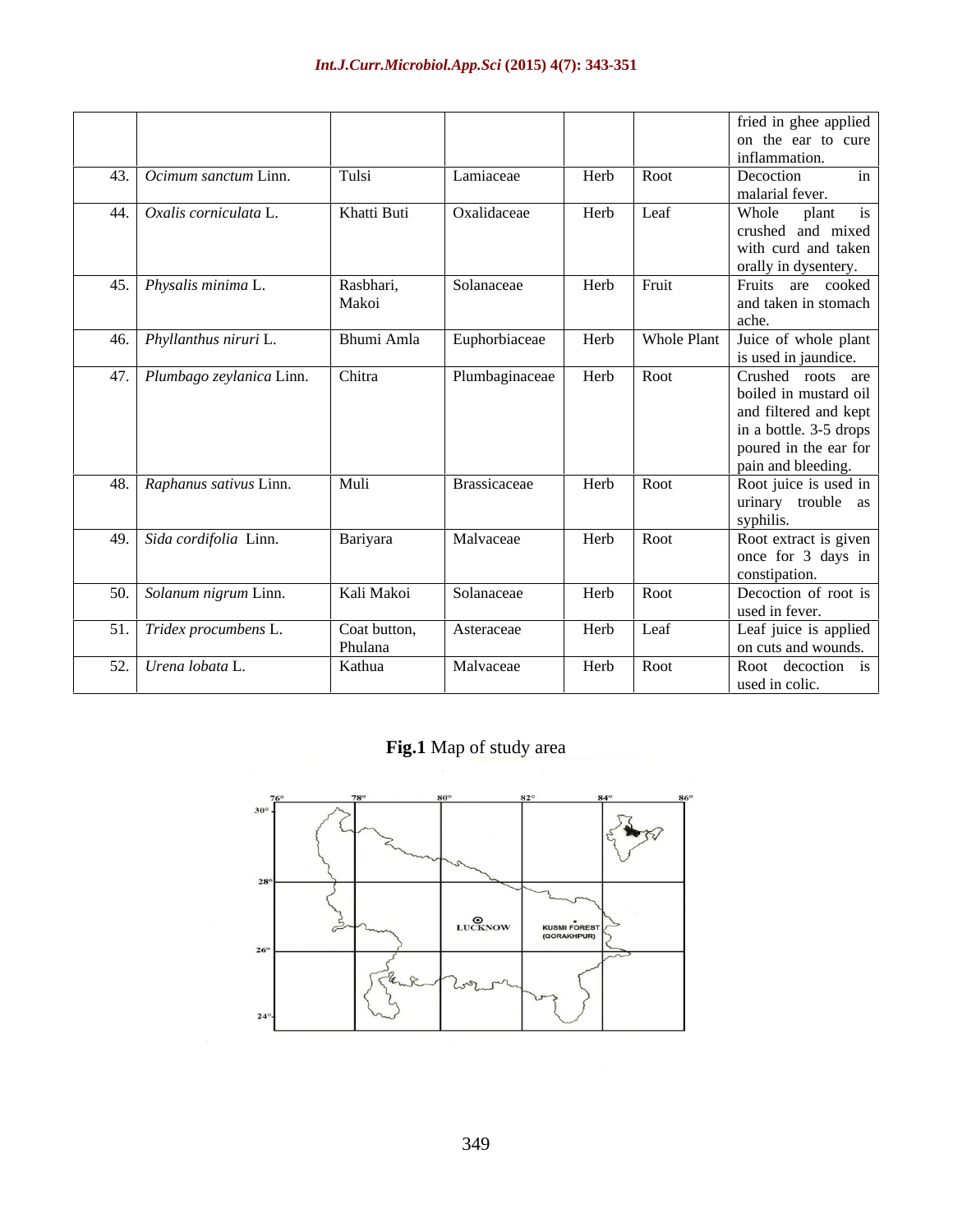

**Fig.2** Graph showing common ailments and number of plants used

Grateful thanks to Rev. Dr. J. K. Lal, Kumar, S., Parveen, F., Chouhan, A. 2005. Principal, St. Andrew's College (P. G.), Gorakhpur, for the encouragement and the Indian arid zone, Indian providing all the necessary facilities. One of the authors RPG is thankful to UGC-RGNF Maheshwari, J.K., Singh, K.K., Saha, S. scheme for providing financial support. redigements<br>
Econ. Taxon. Bot. Infor. Serv.<br>
11 thanks to Rev. Dr. J. K. Lal,<br>
18RI, Lucknow, India.<br>
11, St. Andrew's College (P. G.),<br>
11 Taxon. St. The encouragement and<br>
the Indian arid zone, Indian<br>
pur. for the encou

- Dixit, R.D., Pandey, H.C. 1984. Plants used as folk medicine in Jhansi and Lalitpur sections of Bundelkhand, Uttar Pradesh, India.<br>U.P. Int. Jour crude drug Res. 22: 16(1 and 2): 113–115. U.P. *Int. Jour. crude drug Res.,* 22:
- Dubey, N. K. 2004. Flora of BHU Campus,<br>
Banaras Hindu University BHU
- Dubey, N.K., Kumar, R., Tripathi, P. 2004.
- Kumar, A., Tewari, D.D., Pandey, Y.N.<br>2003 Ethnophytothereputics among 14:81–86. 2003. Ethnophytothereputics among Tharus of Beerpur Semra forest

**Acknowledgements** Econ. Taxon. Bot. Infor. Serv.,

- Trading of ethnomedicinal plants in the Indian arid zone, *Indian Forester,* 131(3): 371–378.
- **References** *Bull. Medico-ethnobot Res.,* 1: 318 1980. Ethnomedicinal uses of plants by Tharus in Kheri districts, UP. 337.
	- Maliya, S.D. 2004. Some new or less known folk medicines of district Bahraich, Uttar Pradesh, India. *Ethnobotany,*  $16(1 \text{ and } 2)$ : 113–115.
	- 48 51. Nigam, G., Kumar, V. 2005. Some ethno Banaras Hindu University. BHU *Flora Fauna*, 11(1): 91–93. medicinal plants of Jhansi District. *Flora Fauna,* 11(1): 91–93.
	- Press, Varanasi, India. Pal, D.C., Jain, S.K. 1998.Tribal Medicine. Naya Prokash, Calcutta. Pp. 1-317.
	- Global Promotion of Herbal Pandey, H.P., Verma, B.K. 2002. Plants in Medicine: India's Opportunities, and the oral health care among the *Curr. Sci.*, 86(1): 37–41. **aborigines** of Gonda and Balrampur oral health care among the Regions, UP., India. *Ethnobotany,* 14: 81–86.
		- Pijush Kanti Das, Amal Kumar Mondal, 2012. A report to the rare and